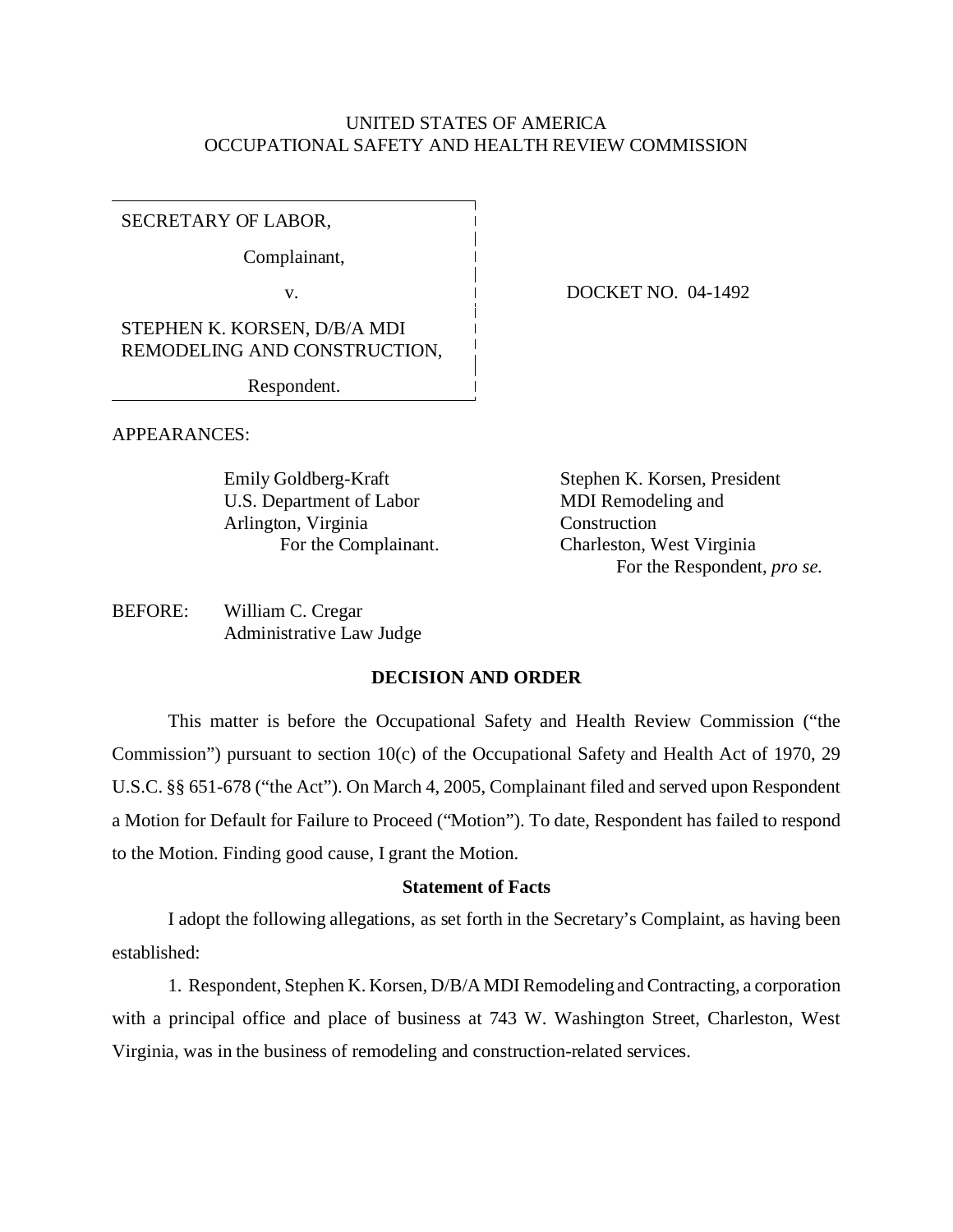2. Respondent employs more than 5 employees in its business activities at the above-listed place of business.

3. Respondent utilizes tools, equipment, machinery, goods and supplies that have originated in whole or in part from locations outside the State of West Virginia.

4. Respondent is an employer engaged in a business affecting commerce within the meaning of section 3(5) of the Act, 29 U.S.C. § 652(5).

5. On May 20, 2004, an authorized representative of the Secretary of Labor inspected a workplace located at 1454 4<sup>th</sup> Avenue, Charleston, West Virginia, where Respondent's employees performed work. On July 9, 2004, the Secretary issued to Respondent a Citation and Notification of Penalty. On April, 19, 2004, the Secretary received Respondent's Notice of Contest.

I further adopt the following allegations, as set forth in the Motion:

6. On September 10, 2004, the Secretary filed a complaint against Respondent for violations of section  $5(a)(2)$  of the Act and the Occupational Safety and Health standards and regulations promulgated thereunder.

7. On October 21, 2004, the Commission's Chief Judge issued an Order to Show Cause Why Notice of Contest Should Not be Dismissed, because Respondent failed to answer the Complaint.

8. On November 6, 2004, Dan Blue, on behalf of Respondent, spoke to Counsel for the Secretary ("Counsel") via telephone explaining that he had been having problems with mail delivery and indicated that he wanted to settle the case. Counsel told Mr. Blue that she would not object, but that Respondent should make the request in writing to the Commission's Chief Judge. Mr. Blue provided Counsel two telephone numbers where Mr. Korsen could be reached.

9. On November 8, 2004, Counsel spoke with Sam Goldstein at the Commission via telephone, who said that Respondent would be given until November 17, 2004, to submit an Answer.

10. On November 12, 2004, Respondent submitted an Answer to the Commission on stationery with the company letterhead and phone number.

11. On December 16, 2004, I issued a Notice of Planning Conference to be held on January 11, 2005.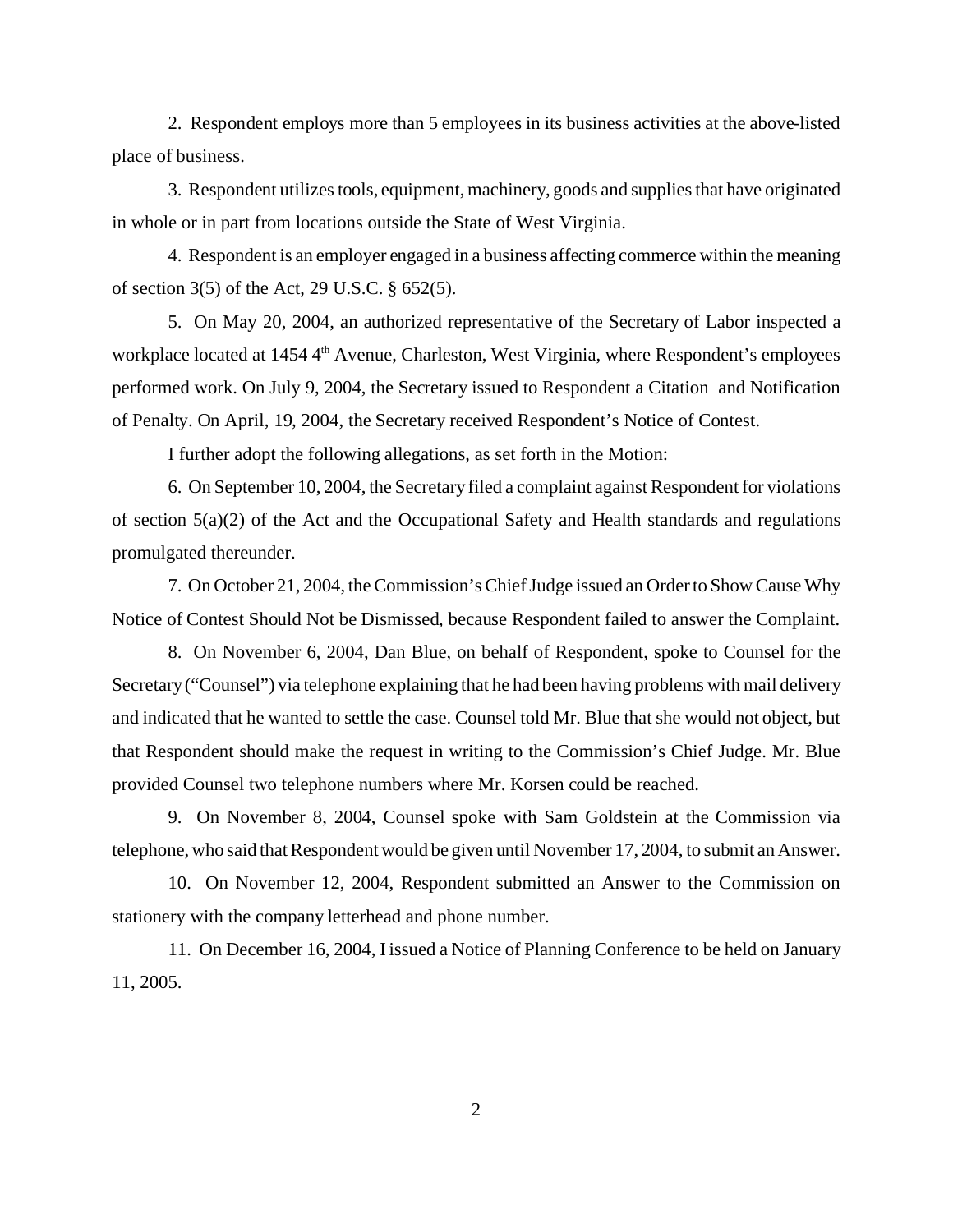12. On January 10, 2005, Counsel asked that the conference be rescheduled due to a scheduling conflict. At that time, Counsel tried, without success, to reach Respondent via telephone about the conference.

13. The phone numbers provided by Respondent have recorded messages stating that the numbers are no longer in service. Multiple attempts since then have obtained the same result.

14. As of this date, Respondent has failed to respond to the Notice of Planning Conference or defend this case in any way.

Finally, the Certificate of Service attached to the Motion states that a copy was sent to Respondent at its address of record by certified mail, return receipt requested, postage prepaid.

#### **Discussion**

Section 2200.41(a) of Title 29 of the Code of Federal Regulations states:

When any party has failed to plead or otherwise proceed as provided by these rules or as required by the Commission or Judge, he may be declared to be in default either: (1) on the initiative of the Commission or Judge, after having been afforded an opportunity to show cause why he should not be declared to be in default; or (2) on the motion of a party. Thereafter, the Commission or Judge, in their discretion, may enter a decision against the defaulting party or strike any pleading or document not filed in accordance with these rules.

There is no requirement that a judge issue a show cause order before granting a party's motion for a default judgment. *See Schipper Constr., Inc.*, 18 BNA OSHC 1865, n.3 (No. 99-0253, 1865). The Secretary's Motion is accordingly GRANTED, and the Citation and Notification of Penalty is AFFIRMED in all respects.

### **Findings of Fact and Conclusions of Law**

The foregoing decision constitutes my findings of fact and conclusions of law in accordance with Federal Rule of Civil Procedure 52(a).

#### **ORDER**

Based upon the foregoing, it is hereby ORDERED that:

1. Serious Citation 1, Item 1, alleging a violation of 29 C.F.R. 1926.503(a)(1), is affirmed, and a penalty of \$2,000.00 is assessed.

2. Repeat Citation 2, Item 1, alleging a violation of 29 C.F.R. 1926.503(b)(13), is affirmed, and a penalty of \$14,000.00 is assessed.